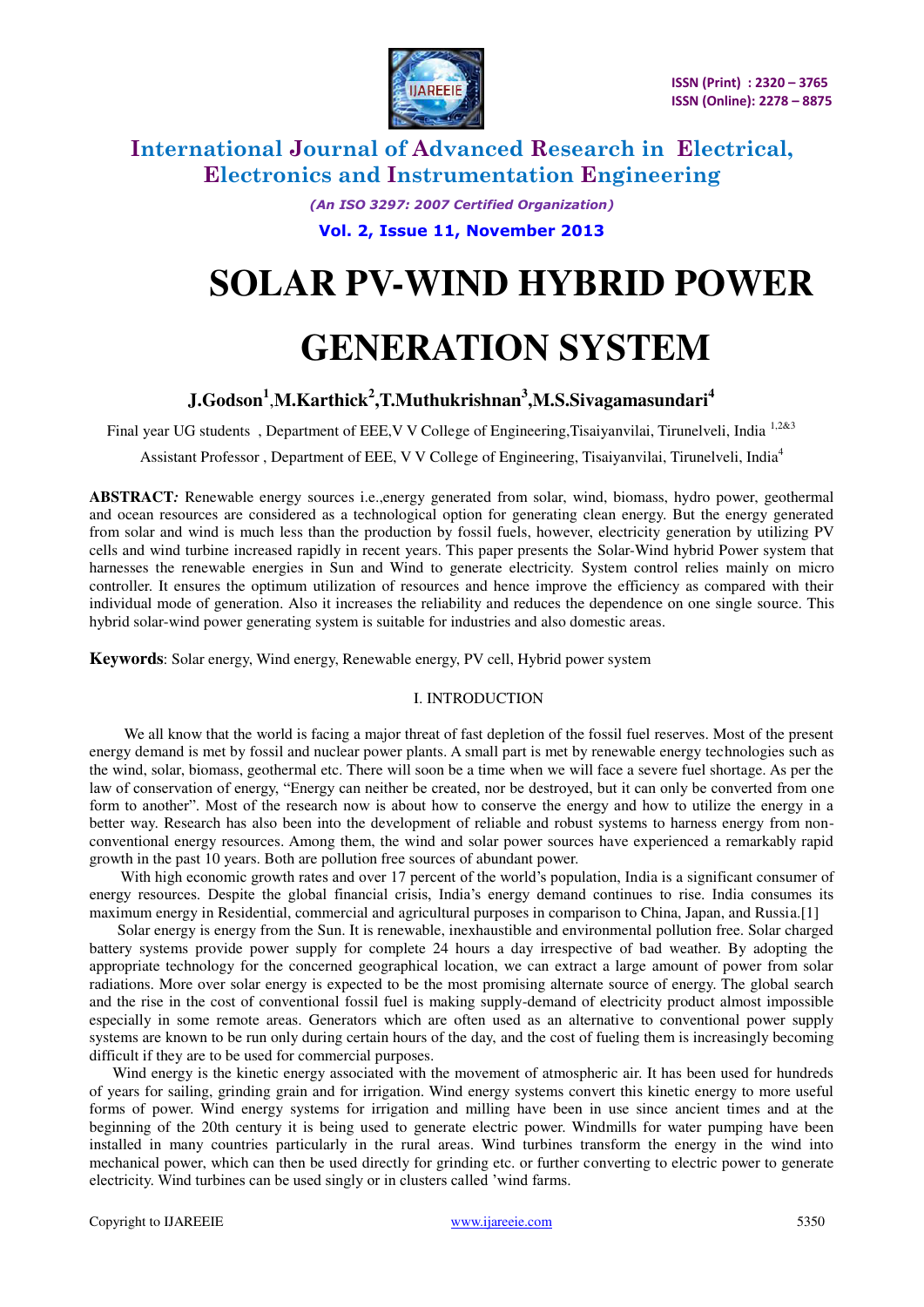

*(An ISO 3297: 2007 Certified Organization)* 

#### **Vol. 2, Issue 11, November 2013**

 There is a growing awareness that renewable energy such as photovoltaic system and Wind power have an important role to play in order to save the situation. Hybrid power system consist of a combination of renewable energy source such as wind generators, solar etc of charge batteries and provide power to meet the energy demand, considering the local geography and other details of the place of installation. These types of systems are not connected to the main utility grid. They are also used in stand-alone applications and operate independently and reliably. The best application for these type of systems are in remote places, such as rural villages, in telecommunications etc. The importance of hybrid systems has grown as they appear to be the right solution for a clean and distributed energy production.[1]

 This paper presents the Solar-Wind hybrid Power system that harnesses the renewable energies in Sun and Wind to generate and supply electricity to a private house, farm house, a small company, an educational institution or an apartment house depending on the need at the site where used.

#### II. SOLAR WIND HYBRID ENERGY SYSTEM



Fig.1. Block Diagram

 Solar-Wind hybrid Power system is the combined power generating system by wind mill and solar energy panel. It also includes a battery which is used to store the energy generated from both the sources. Using this system power generation by windmill when wind source is available and generation from PV module when light radiation is available can be achieved. Both units can be generated power when both sources are available. By providing the battery uninterrupted power supply is possible when both sources are idle.

 Fig.1. shows the functional block diagram of hybrid wind solar energy system. The power generated from wind mill is of AC voltage which is converted through AC-DC rectifier. A special type of converter is used to step up or step down through MOSFET switching called "SEPIC" converter for wind mill. For solar system cuk converter is used for the regulation. The micro controller incorporated in this scheme, which regularly refers the operation of sources and switches the corresponding converters and fed into change the battery or to the load through inverters. The output of the inverter is connected with the load and after that the voltage is stepped up by a transformer. The driver circuit is used to give the gate signal for the MOSFET of converters.

#### III.IMPLEMENTATION OF HYBRID ENERGY SYSTEM

Copyright to IJAREEIE www.ijareeie.com 5351 Intermittent energy resources and energy resources unbalance are the most important reason to install a hybrid energy supply system. The Solar PV wind hybrid system suits to conditions where sunlight and wind has seasonal shifts.[2] As the wind does not blow throughout the day and the sun does not shine for the entire day, using a single source will not be a suitable choice. A hybrid arrangement of combining the power harnessed from both the wind and the sun and stored in a battery can be a much more reliable and realistic power source. The load can still be powered using the stored energy in the batteries even when there is no sun or wind. Hybrid systems are usually built for design of systems with lowest possible cost and also with maximum reliability. The high cost of solar PV cells makes it less competent for larger capacity designs. This is where the wind turbine comes into the picture, the main feature being its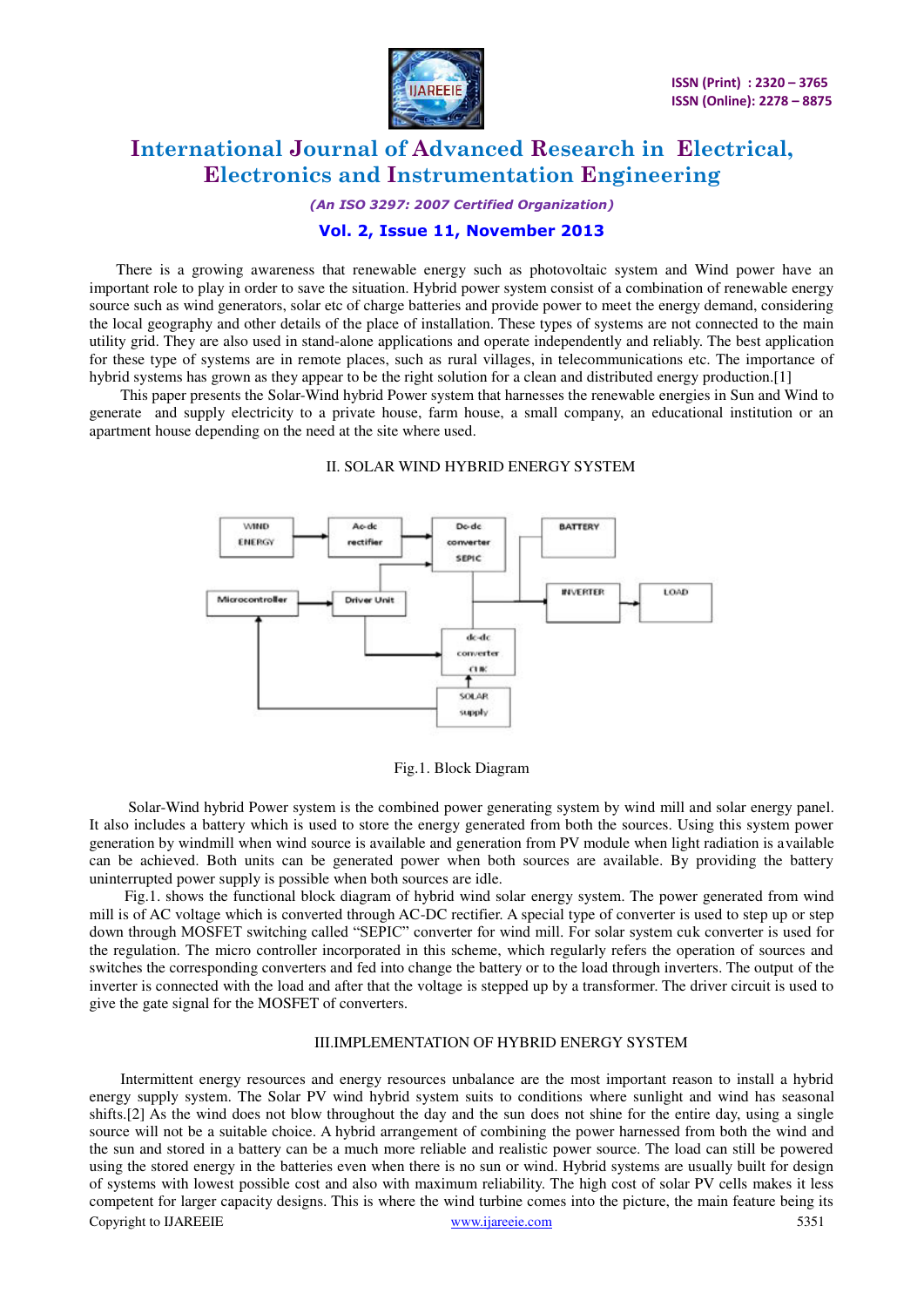

*(An ISO 3297: 2007 Certified Organization)* 

### **Vol. 2, Issue 11, November 2013**

cheap cost as compared to the PV cells. Battery system is needed to store solar and wind energy produced during the day time. During night time, the presence of wind is an added advantage, which increases the reliability of the system. In the monsoon seasons, the effect of sun is less at the site and thus it is apt to use a hybrid wind solar system. The system components are as follows.

#### 1.Photovoltaic solar power

 Solar panels are the medium to convert solar energy into the electrical energy. Solar panels can convert the energy directly or heat the water with the induced energy. PV (Photo-voltaic) cells are made up from semiconductor structures as in the computer technologies. Sun rays are absorbed with this material and electrons are emitted from the atoms .This release activates a current. Photovoltaic is known as the process between radiation absorbed and the electricity induced. Solar power is converted into the electric power by a common principle called photo electric effect. The solar cell array or panel consists of an appropriate number of solar cell modules connected in series or parallel based on the required current and voltage.

#### 2. Wind Power

The wind energy is a renewable source of energy. Wind

turbines are used to convert the wind power into electric power. Electric generator inside the turbine converts the mechanical power into the electric power. Wind turbine systems are available ranging from 50W to 3-4 MW. The energy production by wind turbines depends on the wind velocity acting on the turbine. Wind power is able to feed both energy production and demand in the rural areas. It is used to run a windmill which in turn drives a wind generator or wind turbine to produce electricity.[3]

#### 3. Batteries

 The batteries in the system provide to store the electricity that is generated from the wind or the solar power. Any required capacity can be obtained by serial or parallel connections of the batteries. The battery that provides the most advantageous operation in the solar and wind power systems are maintenance free dry type and utilizes the special electrolytes. These batteries provide a perfect performance for long discharges.[4]

#### 4. Inverter

 Energy stored in the battery is drawn by electricals loads through the inverter, which converts DC power into AC power. The inverter has in-built protection for Short-Circuit, Reverse Polarity, Low Battery Voltage and Over Load.

#### 5. Microcontroller

 The microcontroller compares the input of both Power system and gives the signal to the particular relay and charges the DC Battery. The DC voltage is converted into AC Supply by Inverter Circuit. The MOSFET (IRF 540) is connected to the Secondary of the centre tapped transformer. By triggering of MOSFET alternatively, the current flow in the Primary winding is also alternative in nature and we get the AC supply in the primary winding of the transformer.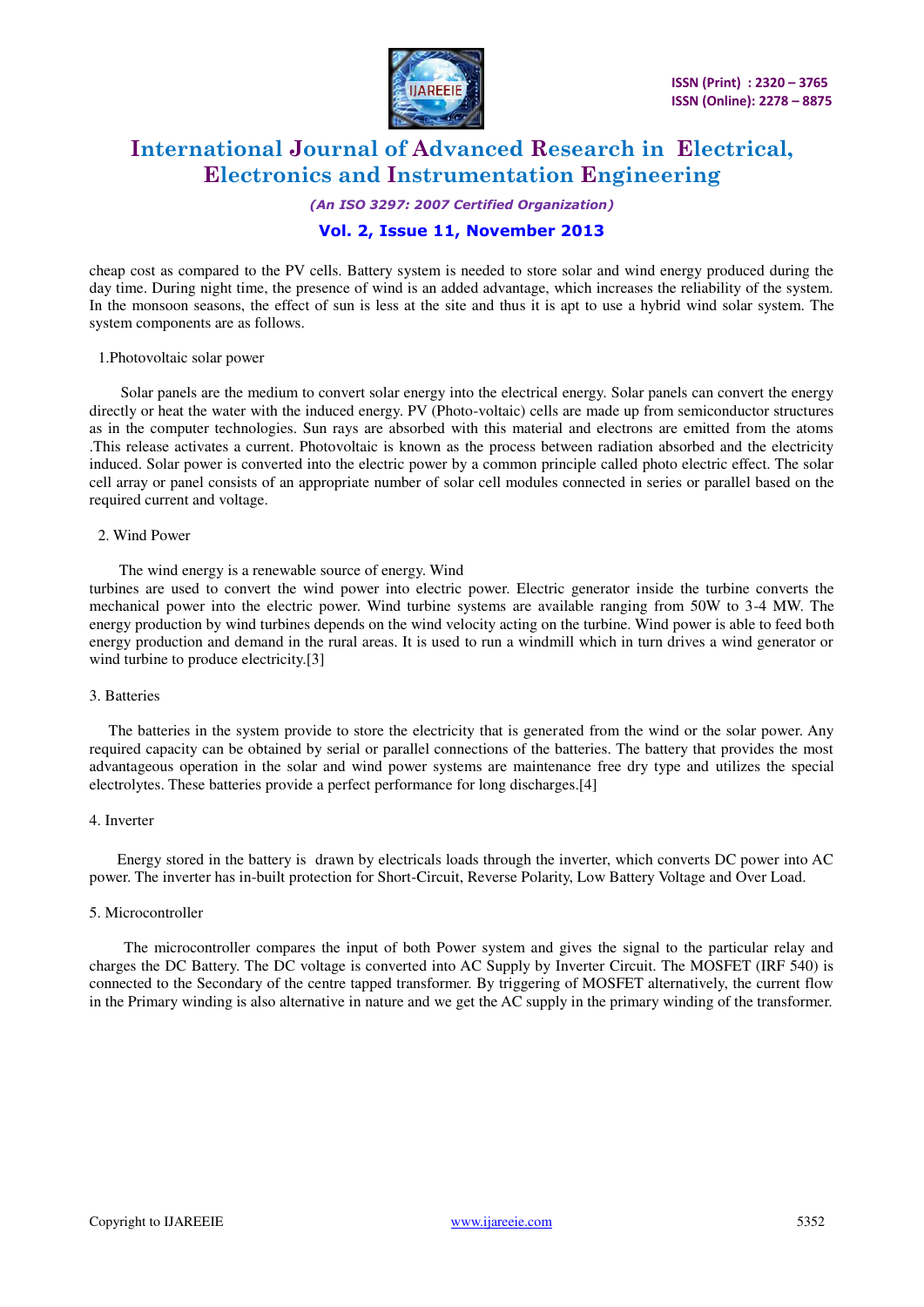

*(An ISO 3297: 2007 Certified Organization)* 

## **Vol. 2, Issue 11, November 2013**



Fig.2.Hybrid energy system

 Depending on the environmental conditions, required energy for the system can be supplied either separately from the wind or solar systems or using these two resources at the same time is shown in Fig. 2.

#### IV.EXPERIMENTAL SETUP

 The hardware of Solar PV Wind hybrid energy system is implemented and the output is fed to the load is shown in fig.3.. The current and voltage values from the wind turbine, solar panels, battery group and load are measured in the implemented system. Production and consumption of power for each module are calculated.



Fig.3**.**Experimental Setup